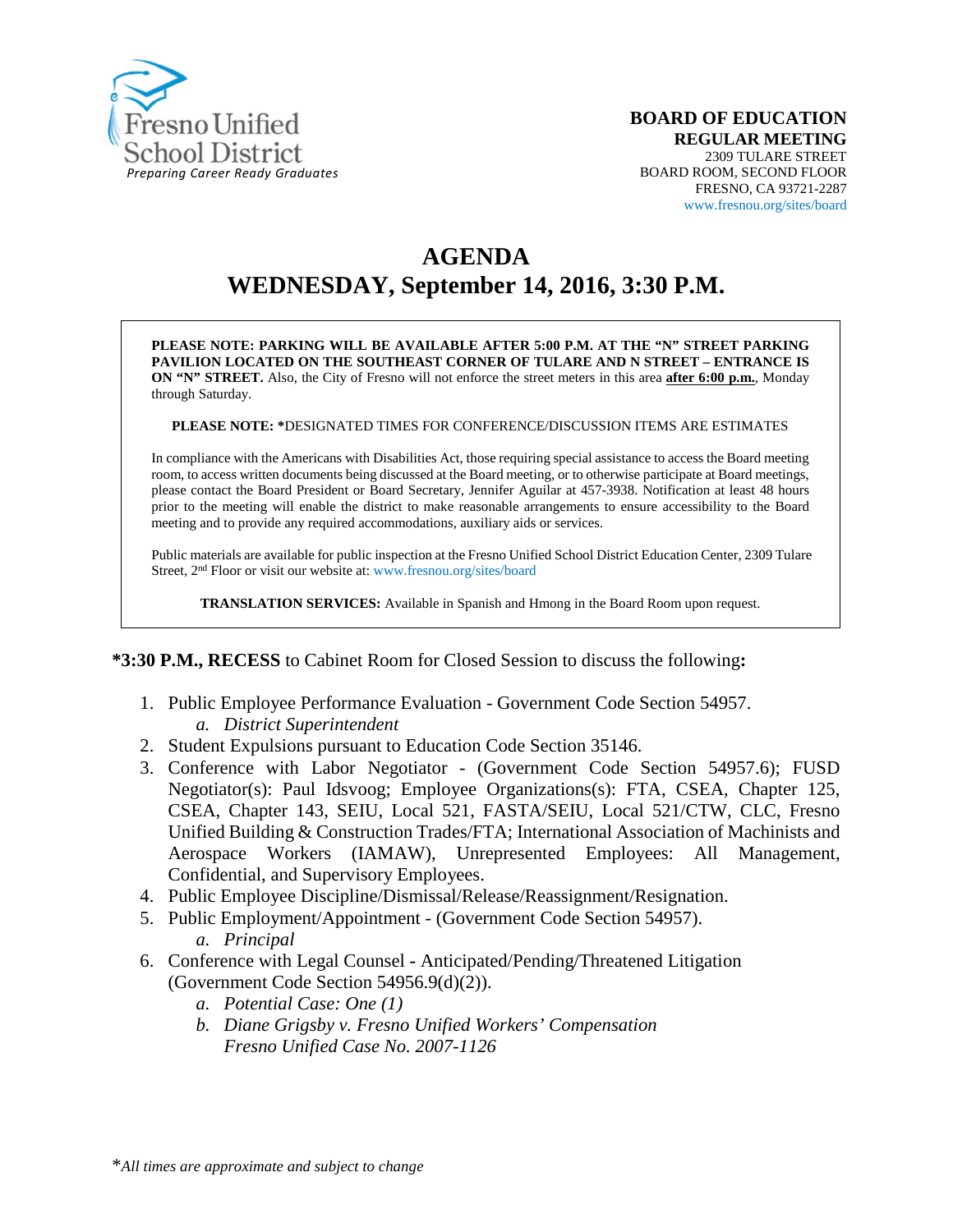#### **5:30 P.M., RECONVENE** and report action taken during Closed Session, if any.

## **PLEDGE OF ALLEGIANCE**

Becky Washburn, a parent that has had a positive impact at Wilson Elementary, will lead the flag salute.

## **APPROVE Minutes**

Included in the Board binders are the draft minutes for the August 8, 2016 Special Board Meeting, and August 24, 2016 Regular Board Meeting. The Superintendent recommends approval. Contact person: Michael E. Hanson, telephone 457-3884.

#### **ACKNOWLEDGE the 2016/17 Student Board Member Representatives and Alternates**

The Board and Superintendent wish to acknowledge the 2016/17 Student Board Member Representatives, and two alternates, that have been elected by their peers to serve on the Board of Education for the 2016/17 school year. Contact person: Kim Mecum, telephone 457-3731.

#### **ADOPT Resolution Recognizing September 15, 2016 through October 15, 2016 as Hispanic Heritage Month**

Included in the Board binders is a resolution commemorating the observance of Hispanic Heritage Month. National Hispanic Heritage Month is an opportunity to recognize the contributions made by Hispanic and Latino Americans to the United States and celebrate their heritage and culture. Hispanics have had a profound and positive influence on our country through their strong commitment to family, faith, hard work, and service. Fresno Unified School District hereby proclaims September 15, 2016 through October 15, 2016 as Hispanic Heritage Month. The Superintendent recommends adoption. Contact person: Bob Nelson, telephone 457-3657.

## **HEAR Reports from Student Board Representatives**

An opportunity is provided to hear comments/reports from Student Board Representatives from Duncan High School. Contact person: Kim Mecum, telephone 457-3731.

## **HEAR Report from Superintendent**

ALL CONSENT AGENDA items are considered to be routine by the Board of Education and will be enacted by one motion. There will be no separate discussion of items unless a Board member or member of the community so requests, in which event, the item(s) will be considered following approval of the Consent Agenda.

## **A. CONSENT AGENDA**

## **A-1, APPROVE Personnel List**

Included in the Board binders is the Personnel List, Appendix A, as submitted. The Superintendent recommends approval. Contact person: Paul Idsvoog, telephone 457-3548.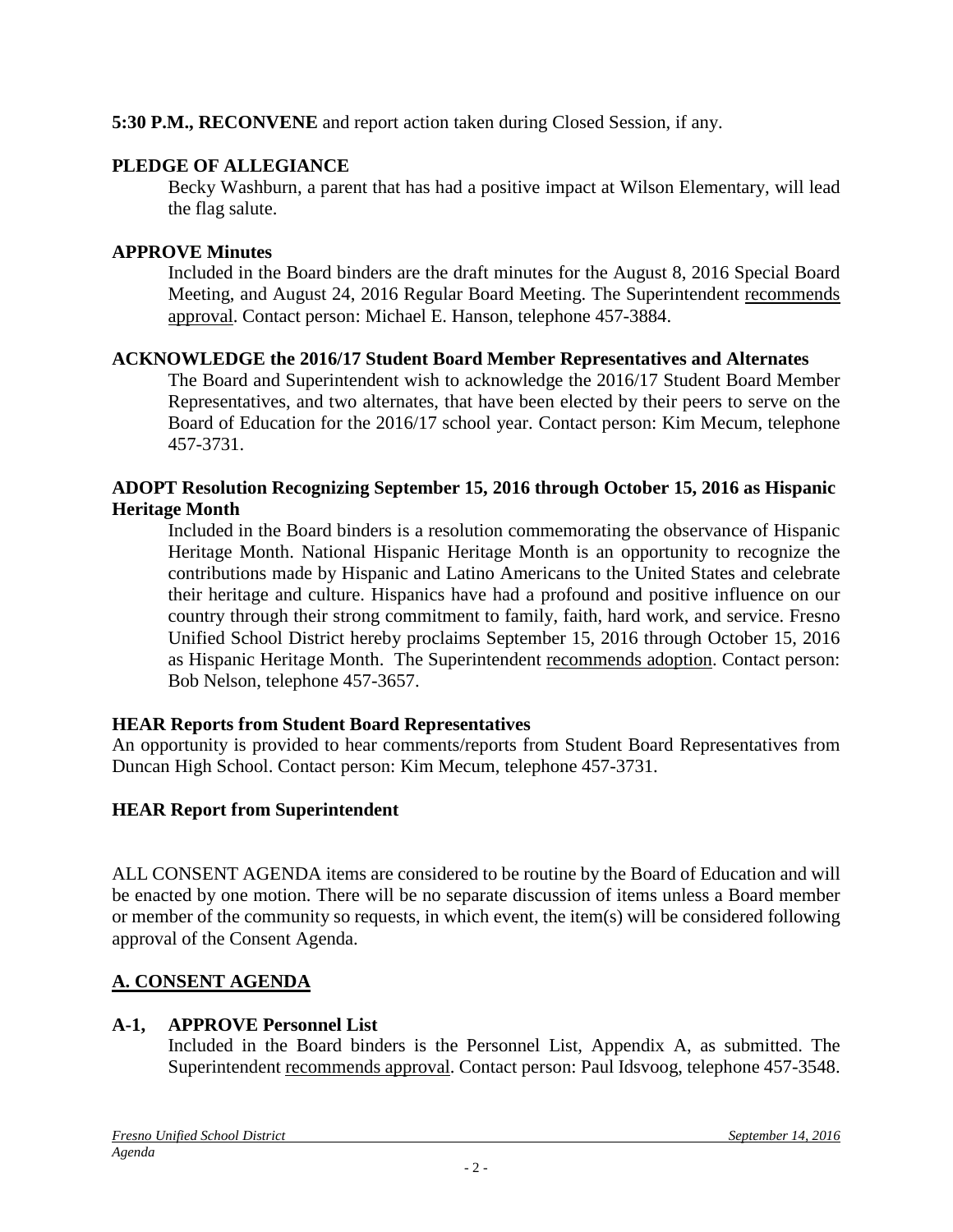### **A. CONSENT AGENDA** – *continued*

**A-2, ADOPT Findings of Fact and Recommendations of District Administrative Board** The Board of Education received and considered the Findings of Fact and Recommendations of District Administrative Panels resulting from hearings on expulsion and readmittance cases conducted during the period since the August 24, 2016, Regular Board Meeting. The Superintendent recommends adoption. Contact person: Kim Mecum, telephone 457-3731.

## **A-3, APPROVE Provisional Internship Permits**

Included in the Board binders are Provisional Internship Permit (PIP) recommendations to rehire or hire upon Board approval. The Superintendent recommends approval. Fiscal impact: There is no fiscal impact to the district. Contact person: Paul Idsvoog, telephone 457-3548.

### **A-4, APPROVE State Center Adult Education Consortium Alternative District Representative for 2016/17**

The approval of Sally Fowler to serve as the official Alternative District Representative on the State Center Adult Education Consortium (SCAEC) Executive Board for the 2016/17 will allow our district to be represented by a vote if the designated SCAEC District Representative, Raine Bumatay, is not present. The Superintendent recommends approval. Fiscal impact: There is no fiscal impact to the district. Contact person: Kim Mecum, telephone 457-3731.

## **A-5, APPROVE Appointment to Citizens' Bond Oversight Committee**

It is recommended that the Board approve the appointment of Bruce O'Neal to the Citizens' Bond Oversight Committee. Mr. O'Neal is nominated by Board Member Ryan. The Citizens' Bond Oversight Committee was established by the Board, *"to inform the public concerning the expenditure of bond proceeds approved by the voters,"* and *"to ensure that bond proceeds are expended only for the purposes set forth in the ballot measures"*  (Committee Bylaws)*.* The Superintendent recommends approval. Fiscal impact: There is no fiscal impact to the district. Contact person: Karin Temple, telephone 457-3134.

#### **A-6, RATIFY Agreement with Jones Hall for Legal Services as Bond Counsel in Connection with General Obligation Bond Proceedings**

It is recommended that the Board approve an agreement between Fresno Unified School District and Jones Hall to act as Bond Counsel for the November 2016 facilities bond measure. Jones Hall is a leader in the practice of municipal bond law including bond counsel, disclosure counsel and underwriter's counsel on all forms of tax-exempt and taxable financings for public agencies in California, and has worked with Fresno Unified on a variety of bond financings. The Superintendent recommends ratification. Fiscal impact: There is no immediate financial impact; the financial impact of potential future bond issuances is described above and will be paid from bond proceeds as a cost of issuance. Contact person: Ruth F. Quinto, telephone 457-6226.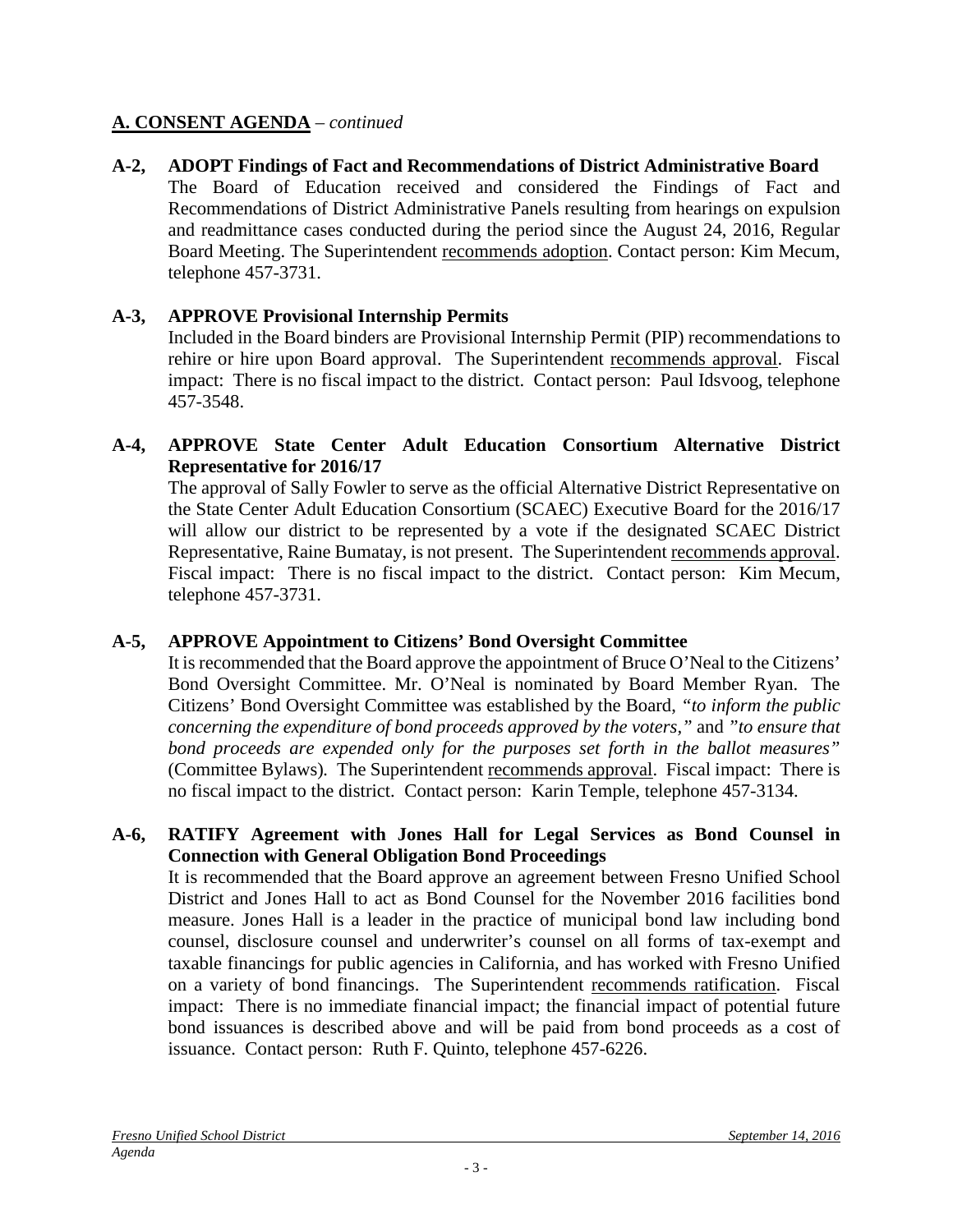#### **A. CONSENT AGENDA** – *continued*

#### **A-7, RATIFY FUSE Corps Independent Contractor Services Agreement**

Ratification is requested for an agreement with FUSE Corps funded through a planning grant awarded by the College Futures Foundation (CFF). This grant was approved by the Board at the August 24, 2016 Board of Education meeting. The CFF planning grant funds the work of a FUSE Corps Fellow to lead new initiatives to improve student access to college, advance the college going culture for low-income students, increase the number of students transferring to universities and improve completion rates for bachelor's degrees. The Superintendent recommends ratification. Fiscal impact: The annual cost is \$150,000 which will be covered with grant funds. Contact person: Bob Nelson, telephone 457-3657.

#### **A-8, RATIFY CalWORKs Agreement for 2016/17**

The CalWORKs funding agreement for Fresno Adult School is to provide educational services to referred public assistance recipients under CalWORKs. Services include orientation, assessment, and instruction in Adult Secondary Education, English as a Second Language, and Career Technical Education training. Fresno Adult School is responsible for quarterly reporting of fiscal expenditures, student attendance, and student assessment data. The Superintendent recommends ratification. Fiscal impact: There is no fiscal impact to the district, all expenses/costs are fully reimbursed by Fresno County Office of Education. Contact person: Kim Mecum, telephone 457-3137.

#### **A-9, RATIFY Fresno County Office of Education Teacher Induction Agreement**

Included in the Board binders is the Fresno County Office of Education (FCOE) General Education Induction and Education Specialist Teacher Induction Program Agreement. The agreement will allow 12 special education teachers from Fresno Unified School District to participate in the FCOE Teacher Induction Program. The cost for participation in the program is \$2,000 per teacher, for a total of \$24,000. The Superintendent recommends approval. Fiscal Impact: Sufficient funds in the amount of \$24,000 are available in the Title II Part A budget. Contact person: Kim Mecum, telephone 457-3731.

#### **A-10, RATIFY Development Contract with College Board,** *SpringBoard*

College Board, *SpringBoard* will provide all 7-11 grade English Language Arts teachers with direct professional learning in support of the implementation of the new curriculum in support of the state standards. They will provide professional learning services for a cost of up to \$96,025. The Superintendent recommends ratification. Fiscal impact: Sufficient carryover funds in the amount of \$96,025 are available through the Innovative Professional Development Grant from the Bill and Melinda Gates Foundation. Contact person: Kim Mecum, telephone 457-3731.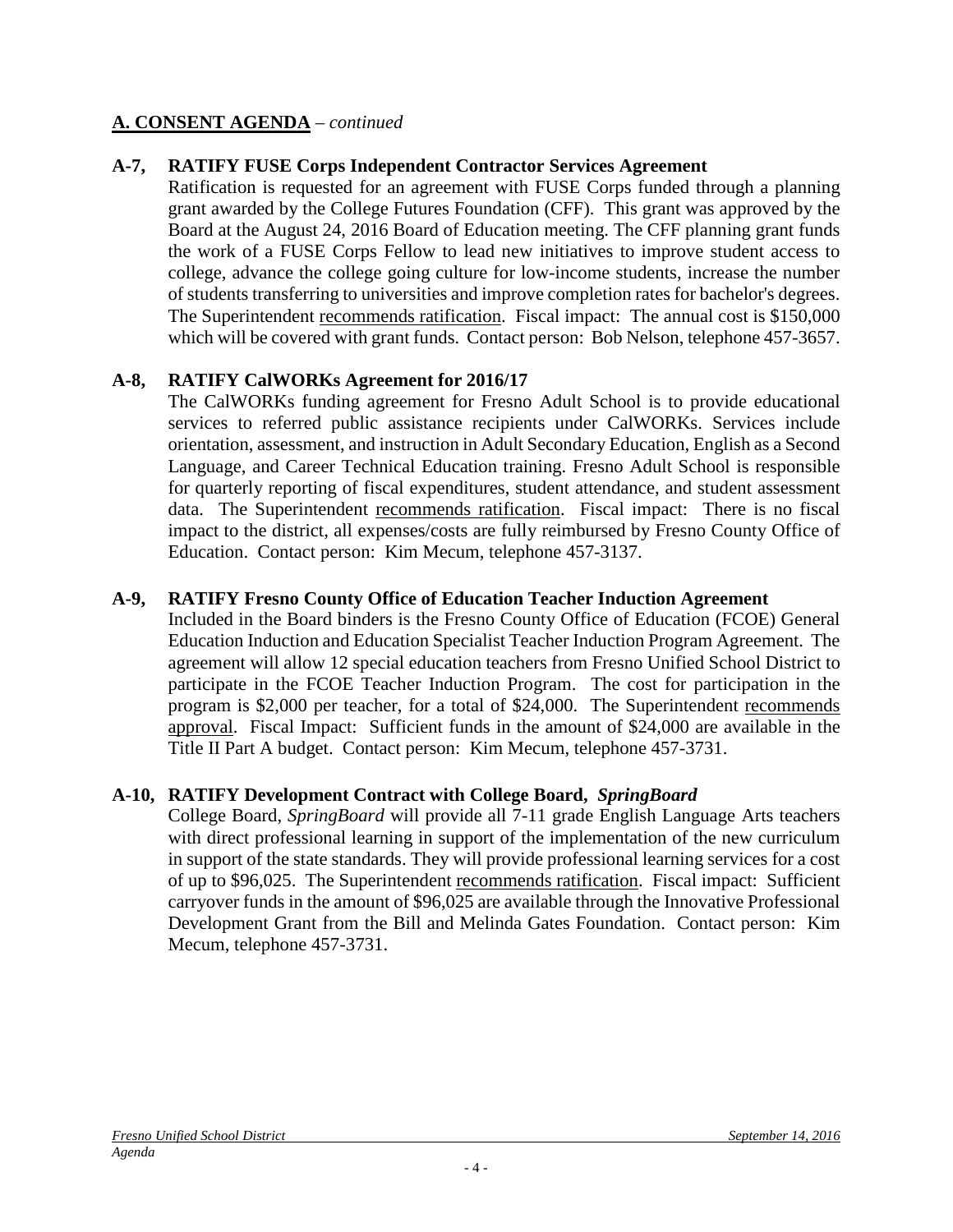#### **A. CONSENT AGENDA** – *continued*

**A-11,** RATIFY Change Orders for the Projects Listed Below Included in the Board binders is information on change orders for the following projects:

Bid 16-04, Robinson Elementary School New Kindergarten Building Construction

- Change Order 2: \$8,297
- Bid 16-14, Addicott Elementary School Modernization

• Change Order 2: \$80,997

- Bid 16-18, Compressed Natural Gas (CNG) Fueling Conversion 2016, Row 2
	- Change Order 1: \$4,851

The Superintendent recommends ratification. Fiscal impact: \$89,294.98 is available in the Measure Q Fund; \$4,851 is available in the General Fund. Contact person: Karin Temple, telephone 457-3134.

#### **A-12, RATIFY Purchase Orders from July 1, 2016 through July 31, 2016**

Included in the Board binders is information on purchase orders issued from July 1, 2016 through July 31, 2016. Purchase orders for \$10,000 or more are presented first, followed by purchase orders for less than \$10,000. A list of purchase orders issued for Associated Student Body (ASB) accounts is also provided. The Superintendent recommends ratification. Fiscal impact: Funding is noted on the attached pages. Contact person: Karin Temple, telephone 457-3134.

#### **END OF CONSENT AGENDA (ROLL CALL VOTE)**

#### **UNSCHEDULED ORAL COMMUNICATIONS**

Individuals who wish to address the Board on topics within the Board's subject matter jurisdiction, but **not** listed on this agenda may do so at this time. While all time limitations are at the discretion of the Board President, generally members of the public will be limited to a maximum of three (3) minutes per speaker for a total of thirty (30) minutes of public comment as designated on this agenda. Any individual who has not had an opportunity to address the Board during this initial thirty (30) minute period may do so at the end of the meeting after the Board has addressed all remaining items on this agenda. Individuals with questions on school district issues may submit them in writing. The Board will automatically refer to the Superintendent any formal requests that are brought before them at this time. The appropriate staff member will furnish answers to questions. Please note, that if you wish to address the Board on an agenda item, you should do so when that specific item is called.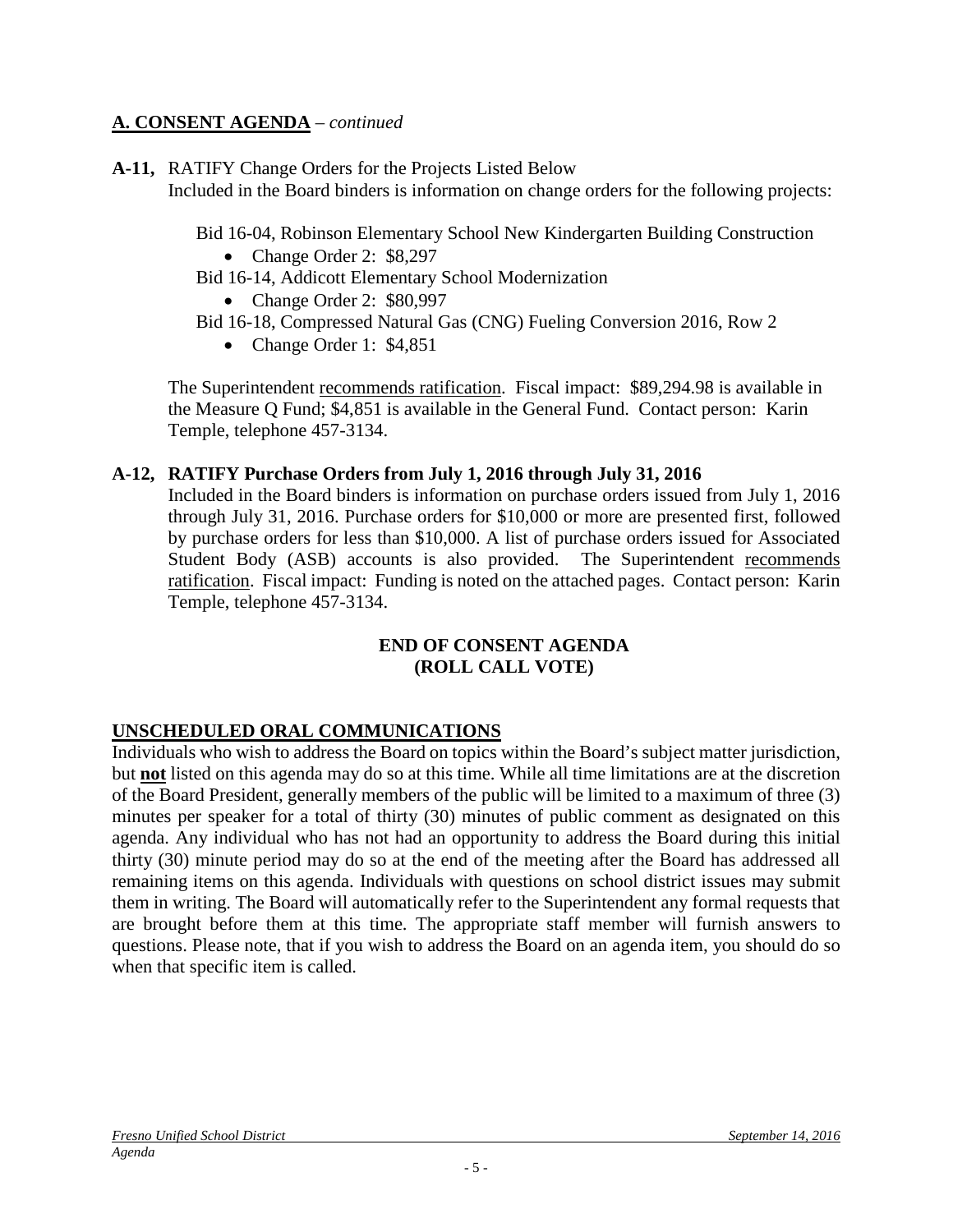#### **B. CONFERENCE/DISCUSSION AGENDA**

#### **6:00 P.M.**

#### **B-13, PRESENT and DISCUSS the Updating of the Master Plan for English Learner Success**

Present and discuss the updating of the Master Plan for English Learner Success. The plan is focused on the following objectives: 1) employ and develop experts in English language development and bilingual education, 2) advance quality teaching for English learner students, 3) establish structures and systems to support student and parent aspirations and goals, and 4) realign and expand instructional program options and realign policies, structures, and systems for English learner students. Fiscal impact: Funding is provided through a combination of general, Title I, and Title III allocations. Contact person: Kim Mecum, telephone 457-3731.

## **6:30 P.M.**

#### **B-14, PRESENT and APPROVE the 2015/16 Unaudited Actual Financial Report, 2015/16 Year-End Budget Revision and 2016/17 Gann Limit**

Staff will present, and the Board of Education will discuss and approve the following three reports: 2015/16 Unaudited Actual Financial Report, 2015/16 Year-End Budget Revision and the 2016/17 Gann Limit.

1) The 2015/16 Unaudited Actual Financial Report for Fresno Unified School District represents the actual revenues, expenditures and ending fund balance for all the district's funds for fiscal year ended June 30, 2016.

2) The 2015/16 Year-End Closing Budget Revision recognizes additional revenue and expenses per Education Code section 42601 and Fresno Unified Board Policy 3110.

3) Resolution No. 16-05 for adoption of the district's Gann Appropriation Limit for fiscal year 2016/17.

The Superintendent recommends approval. Fiscal impact: The 2015/16 year-end actuals reflect the district's reserve at \$57.71 million, which is above the state minimum required level. Contact person: Ruth F. Quinto, telephone 457-6226.

## **6:45 P.M.**

**B-15, CONDUCT Public Hearing Determining Conformity of Southeast School Site Acquisition and Development Project (Southwest Corner of Church and Peach Avenues) with State School Site Selection Standards; and ADOPT Resolution 16-06, Adopting the Mitigated Negative Declaration for the Southeast School Site Acquisition and Development Project, Making Findings Required by Education Code, and Approving the Project**

Included in the Board binders and recommended for adoption is Resolution 16-06 for the Southeast School Site Acquisition and Development Project ("project"). The project involves acquiring approximately 34 acres located at the southwest corner of Church and Peach Avenues, for a future elementary school and/or choice and/or comprehensive high school on a combination of the property to be acquired and the 18 acres currently owned by the district adjacent to the property to be acquired. The Superintendent recommends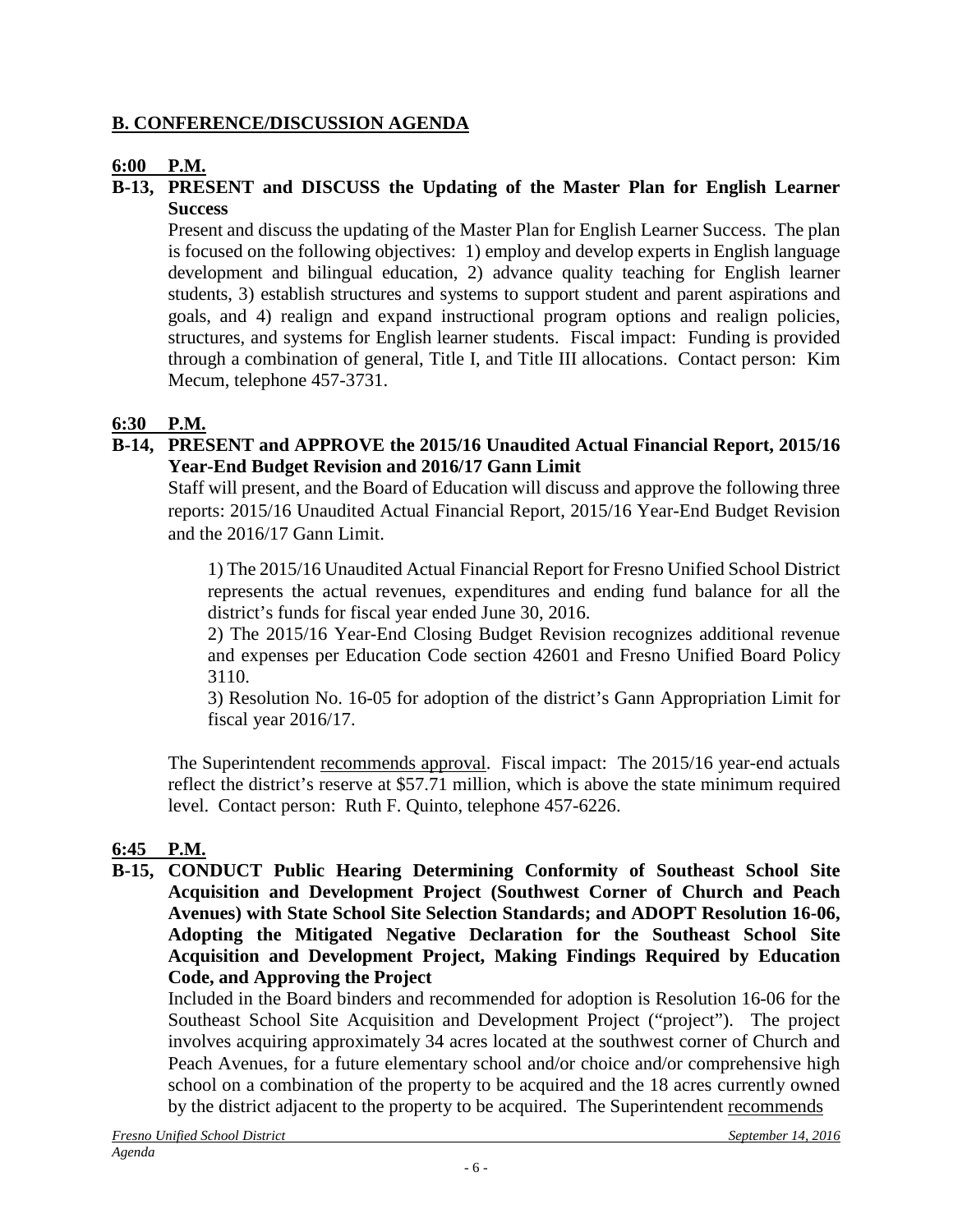### **B. CONFERENCE/DISCUSSION AGENDA** - *continued*

adoption. Fiscal Impact: The site acquisition cost of \$3,400,000 will be supported by Measure Q funds. Contact person: Karin Temple, telephone 457-3134.

## **C. RECEIVE INFORMATION & REPORTS**

- **C-16, RECEIVE the Fresno Area Substitute Teachers Association (FASTA), Local 521 Proposal to Fresno Unified School District for the 2016/17 School Year** In accordance with government Code 3547, all initial proposals of the exclusive representative shall be presented in a public meeting of the public school employer, and thereafter shall be public record. The Fresno Area Substitute Teachers Association (FASTA), Local 521 is herewith submitting its negotiations proposal for the 2016/17 school year. This proposal shall be available for public view in the Board of Education Office from September 14, 2016 through September 28, 2016. Fiscal impact: There is no fiscal impact to the district to be determined at this time. Contact person: Paul Idsvoog, telephone 457-3548.
- **C-17, RECEIVE the Fresno Unified School District Proposal to the Fresno Area Substitute Teachers Association, Local 521 for the 2016/17 School Year**

Receive the Fresno Unified School District proposal to the Fresno Area Substitute Teachers Association, Local 521 for the 2016/17 school year. In accordance with Government Code 3547, all initial proposals of the public school employers shall be presented at a public meeting of the public school employer, and thereafter shall be public record. This proposal shall be available for public view in the Board of Education Office from September 14, 2016 through September 28, 2016. Fiscal impact: There is no fiscal impact to the district to be determined at this time. Contact person: Paul Idsvoog, telephone 457-3548.

#### **C-18, RECEIVE the Service Employees International Union (SEIU), Local 521 Proposal to Fresno Unified School District for the 2016/17 School Year**

In accordance with government Code 3547, all initial proposals of the exclusive representative shall be presented in a public meeting of the public school employer, and thereafter shall be public record. The Service Employees International Union (SEIU) is herewith submitting its negotiations proposal for the 2016/17 school year. This proposal shall be available for public view in the Board of Education Office from September 14, 2016 through September 28, 2016. Fiscal impact: There is no fiscal impact to the district to be determined at this time. Contact person: Paul Idsvoog, telephone 457-3548.

#### **C-19, RECEIVE the Fresno Unified School District Proposal to Service Employees International Union (SEIU), Local 521 for the 2016/17 School Year**

Receive the Fresno Unified School District proposal to Service Employees International Union (SEIU), Local 521 for the 2016/17 school year. In accordance with Government Code 3547, all initial proposals of the public school employers shall be presented at a public meeting of the public school employer, and thereafter shall be public record. This proposal shall be available for public view in the Board of Education Office from September 14,